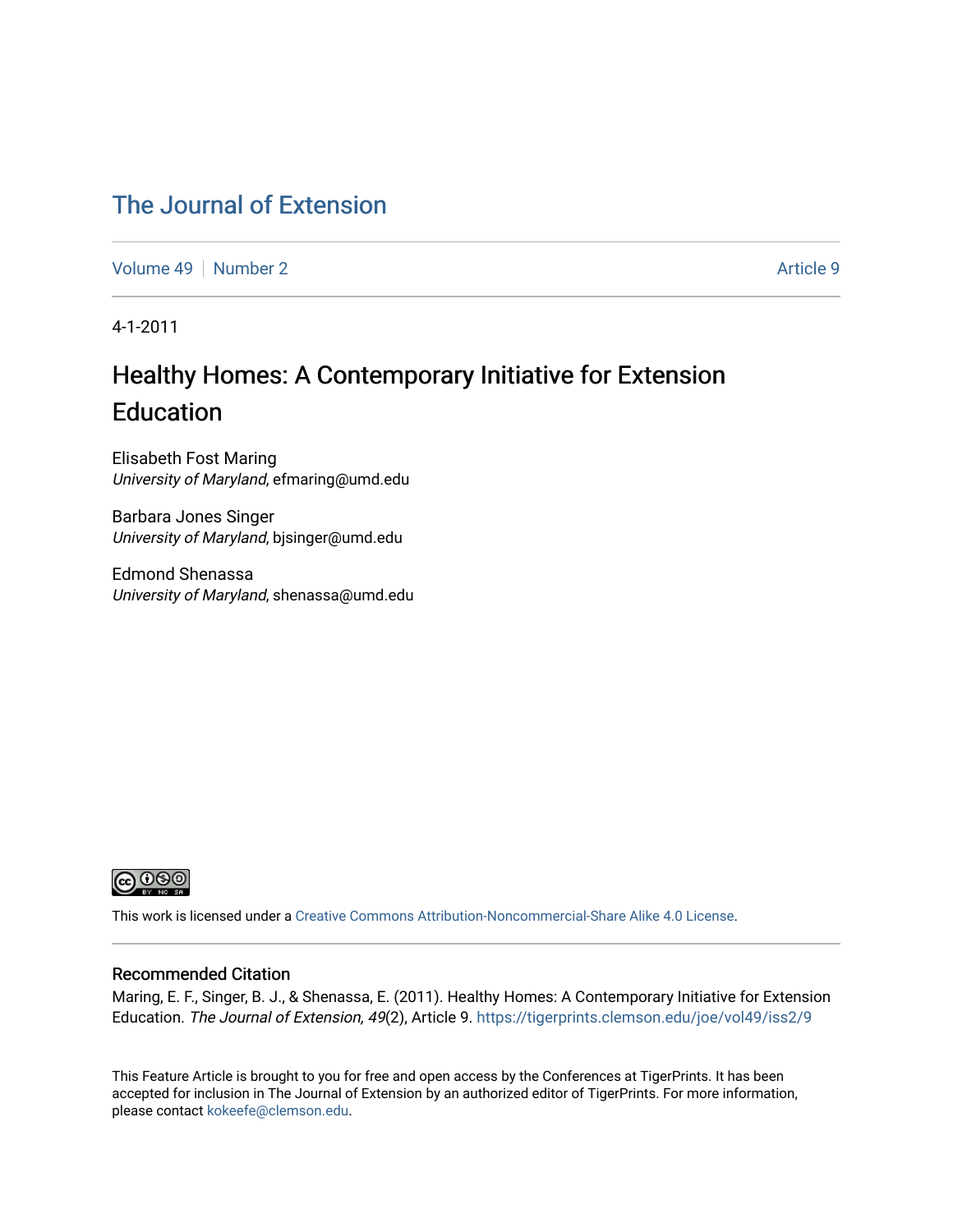

## **April 2011 Volume 49 Number 2 Article Number 2FEA9**

[Return to Current Issue](http://www.joe.org:80/joe/2011april/)

# **Healthy Homes: A Contemporary Initiative for Extension Education**

#### **Elisabeth Fost Maring**

Family Life Specialist [efmaring@umd.edu](mailto:efmaring@umd.edu)

**Barbara Jones Singer** Research Assistant [bjsinger@umd.edu](mailto:bjsinger@umd.edu)

#### **Edmond Shenassa**

Associate Professor & Director, Maternal and Child Health Program [shenassa@umd.edu](mailto:shenassa@umd.edu)

> Department of Family Science School of Public Health University of Maryland College Park, Maryland

**Abstract:** This article connects Extension education and the Healthy Homes Initiative. Background on housing research and education is provided in the context of four issues (toxic materials, dangerous gases, hazards related to asthma, and other residential hazards). The federally funded Healthy Homes Partnership is described, and implications for collaboration with county, state, and federal governments; universities; and community organizations are described. Examples of Extension programming in Healthy Homes across states are presented. Recommendations for research and the development of educational materials are made.

## **Introduction**

Housing is a well-established focus of Extension education. In the early 1980s, housing education within Extension focused on energy costs, raising awareness of the need for energy conservation and behavior change (Williams, Braun, & Lauener, 1981). Extension education also addressed the financial aspects of housing, noting that high interest rates, confusing mortgage alternatives, and high housing prices and rents are important issues for families (Parrott, Krishnaswamy, & Burkett, 1996; Tremblay, Sweaney, & Walls, 1986). Energy and housing affordability continue to be important applications of Extension education and are both featured on eXtension <[http://www.eXtension.org>](http://www.eXtension.org), the educational website supported by the United States Department of Agriculture's National Institute of Food and Agriculture (USDA-NIFA).

In the 21st century, there is increasing recognition of research that demonstrates the impact of housing on the health and well-being of children and families (Centers for Disease Control and Prevention [CDC], 2009;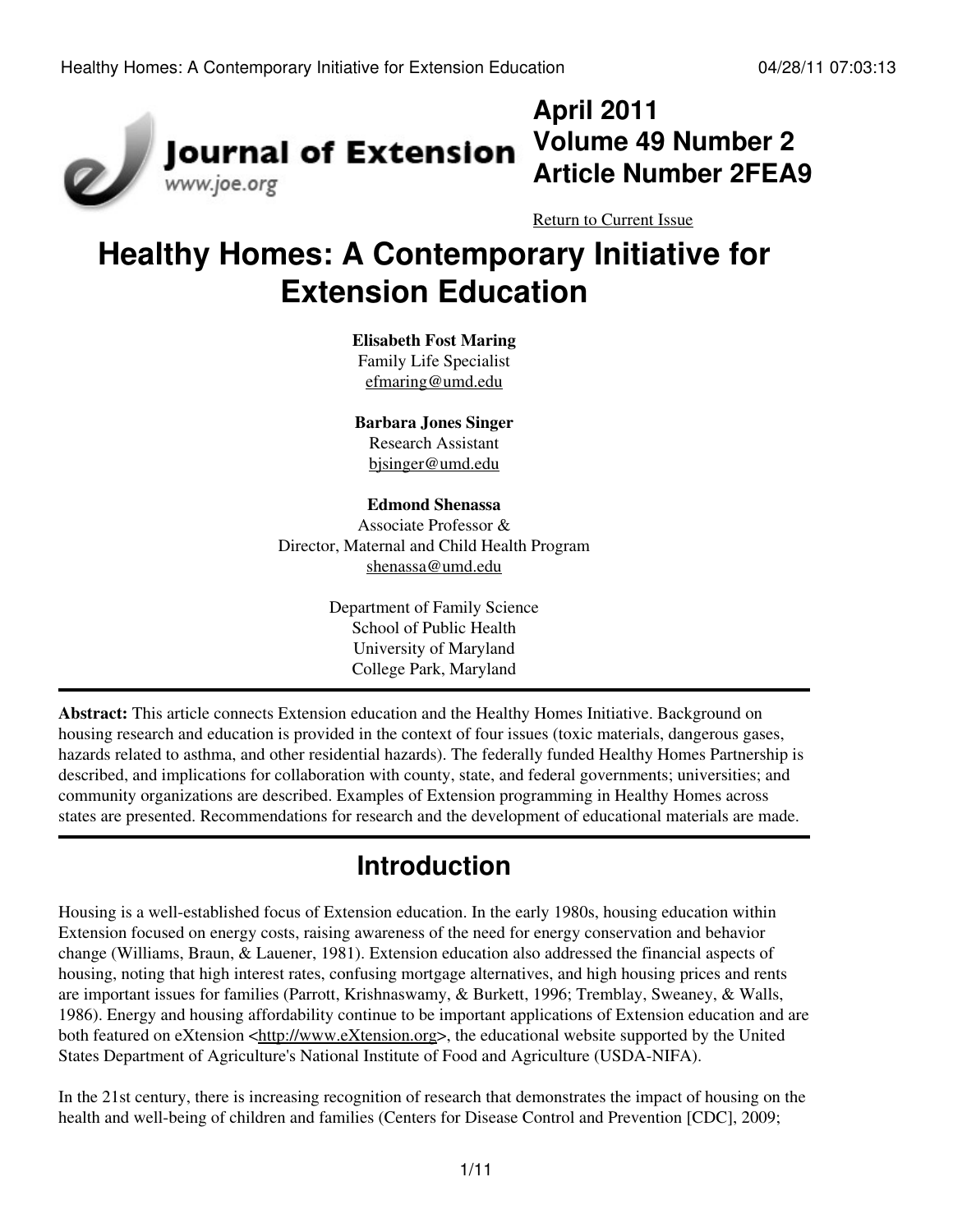Jacobs, Kelly, & Sobolewski, 2007; Robert Wood Johnson Foundation, 2008). Because adults and children spend 80-90% of their time indoors (Robert Wood Johnson Foundation, 2008; Jacobs, Kelley & Sobolewski, 2007; Breysse et al., 2004), research and practice in making homes healthy are important to our nation's public health. Each year, health issues related to housing place people at risk for injury, disease, and neurological and respiratory problems. For example, childhood lead poisoning is among the most widely known housing-related health concerns, with significant hazards existing in homes across the U.S. (Jones et al., 2009). Also, approximately 40% of diagnosed asthma among children is attributable to residential exposures (Lanphear et al., 2001). The work of creating and maintaining healthy home environments is advanced, therefore, by data indicating that there are housing-related health risks.

While Extension in the majority of states maintains housing-related support for clientele, university-based research on family health and the built environment has largely been driven by the field of public health (Jacobs, Kelly, & Sobolewski, 2007; Robert Wood Johnson Foundation, 2008). This article supports the work of Extension to improve health and, specifically, to increase the number of families prepared to make informed decisions and take positive action related to their health and housing through programming known as Healthy Homes*.* To that end, article: 1) provides context for Healthy Homes programming for Extension professionals; 2) demonstrates ways in which Extension currently engages in Healthy Homes programming; and 3) suggests opportunities for Extension professionals to develop collaborative relationships to enhance Healthy Homes programming. Four housing issues associated with poor health outcomes are the focus: 1) toxic materials (e.g., lead, asbestos, pesticides, and household products); 2) dangerous gases (e.g., carbon monoxide and radon); 3) hazards that cause and contribute to asthma (e.g., dust allergens, molds, environmental tobacco smoke, and pests); and 4) other safety and health concerns. Finally, implications for Extension to enhance Healthy Homes programming are discussed.

## **Context for the Healthy Homes Initiative**

From the public health literature, we can glean historical context of the linkages between substandard housing, poor indoor environmental quality, and health dating back to the 19th century, when crowded housing, poor sanitation, and inadequate ventilation led to deadly diseases such as tuberculosis and cholera (Jacobs, Kelly, & Sobolewski, 2007; Robert Wood Johnson Foundation, 2008). Housing problems associated with deteriorating lead-based paint, pests, moisture, and ventilation are known to contribute to childhood illness, such as lead poisoning, asthma, cancer, and developmental diseases (Jones et al., 2009; Robert Wood Johnson Foundation, 2008; Breysse et al., 2004; Jacobs, Kelly, & Sobolewski, 2007). Motivated by such widespread housing-related health concerns, public health practitioners began to focus on interventions that reduce exposure to toxic materials, decrease risk of injury and disease, and eliminate asthma triggers in the home. The decline in childhood lead poisoning is a present-day public health success that has been attributed to a number of factors, including effective efforts to educate families living in substandard housing (Healthy People 2010, 2000).

Building upon the success of childhood lead poisoning work, a comprehensive and holistic approach was adopted to prevent disease and injury associated with housing-related hazards. In 1999, Congress established the Healthy Homes Initiative as a political measure within the Housing and Urban Development (HUD) Lead Hazard Reduction program (Alliance for Healthy Homes, n.d.). The initiative supports research on housing, interventions, and tenant education in high-risk housing areas (Robert Wood Johnson Foundation, 2008).

## **Four Housing Issues Addressed Through Healthy Homes Research and Education**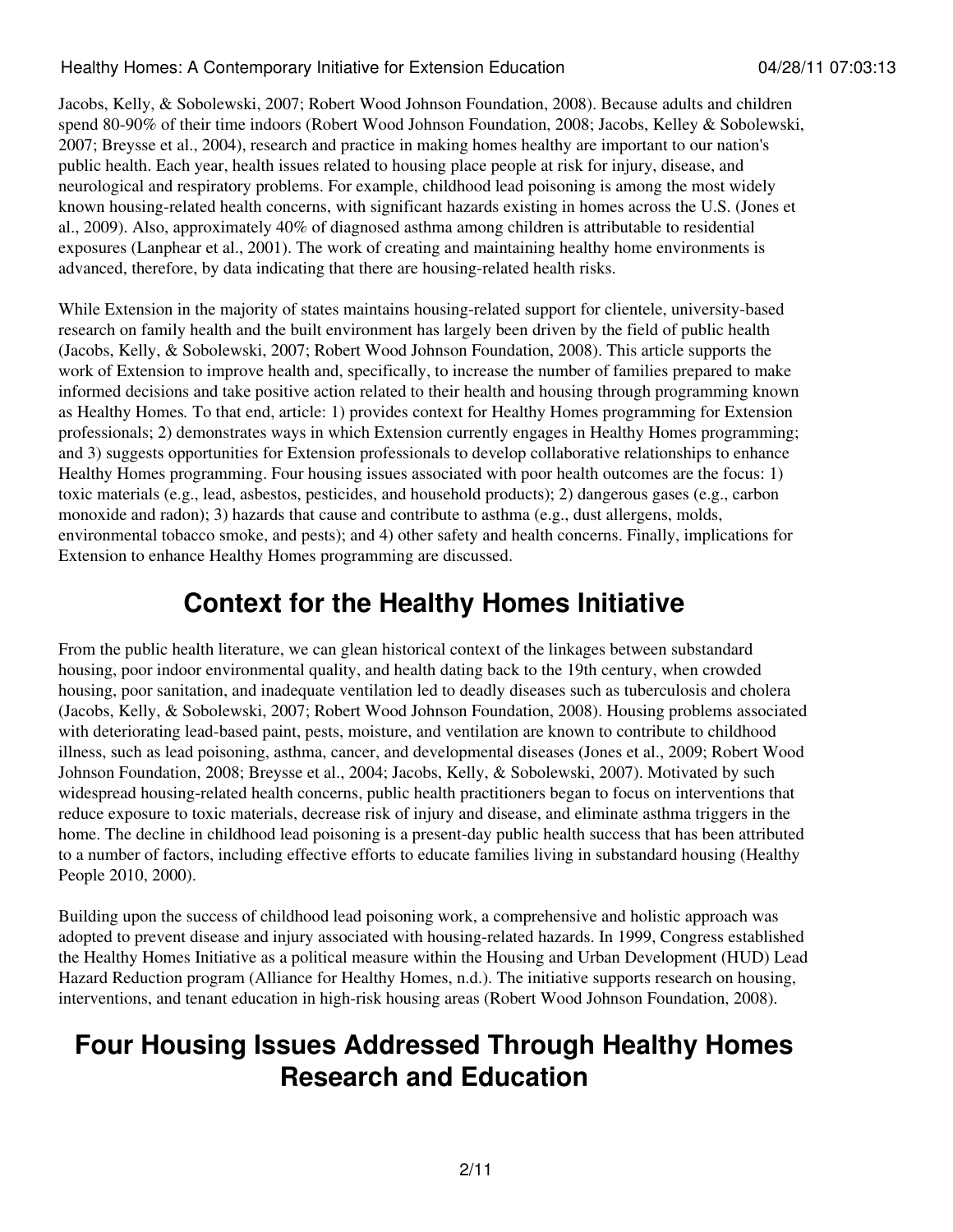### **Toxic Materials**

Exposure to toxic materials such as lead, pesticides, and other household products puts children and adults at risk for poor health outcomes. Lead paint dust is the primary source of lead exposure in homes (Jones et al., 2009; Lanphear et al., 1995; Jacobs, 1995; Lanphear & Roghmann, 1997). Lead toxicity affects the brain and neurodevelopmental processes, and its effects are irreversible (Breysse et al., 2004). Although use of lead paint within homes was outlawed in 1978, lead poisoning of children persists today (President's Task Force, 2000). Interventions to reduce lead poisonings have focused primarily on screening children for lead exposure as well as identification and removal of lead hazards from homes (President's Task Force, 2000.).

With regard to pesticides, there is a growing body of evidence suggesting that exposure to substances used for pest management is a health concern (Whyatt et al., 2002). Toxic exposure to some pesticides can be frequent and at high levels in low-income urban home environments due to cockroach and rodent problems (Breysse et al., 2004). Integrated Pest Management (IPM) educational programs provide materials primarily for outdoor pests in agricultural contexts, but also for indoor pests using strategies that safeguard human health and the environment (USDA-NIFA, 2009c).

### **Dangerous Gases**

Carbon monoxide and radon are odorless, colorless, and toxic gases (Environmental Protection Agency [EPA], 2009). Carbon monoxide exposure in homes typically results from unvented or ill-maintained kerosene and gas space heaters, gas stoves, generators and other gasoline-powered equipment, automobile exhaust from attached garages, and tobacco smoke (EPA, 2009). Carbon monoxide poisoning can cause headaches and dizziness, and at higher concentrations, death. Installation and proper use of detectors within homes is critical to reduce the incidence of carbon monoxide poisoning.

Similarly, radon gas, elevated in one of every 15 U.S. homes, is toxic and a cause of thousands of deaths per year (EPA, 2009). It occurs through a natural breakdown of uranium, primarily in soil, that then enters the home and builds up over time (EPA, 2009). Radon gas detection kits are available for residential use. To test, the household member hangs the test kit in basement or lowest level that can be used as living space for specified time period, and then sends it to a laboratory for professional analysis. Intervention to reduce health problems related to dangerous gas exposure includes education and distribution of detectors and test kits.

### **Hazards Related to Asthma**

There are many known hazards that contribute to asthma, a leading chronic disease among children, with a prevalence of approximately 9% (America's Children in Brief, 2008). Chronic exposure to allergens in the indoor environment from mold, pets, mice and rats, cockroaches, and dust mites is associated with asthma onset and asthma attacks. Indoor moisture sustains mold, pests, dust mites, and bacteria (Breysse et al., 2004) and is also associated with low birthweight, preterm birth, and, according to some studies, impaired cognitive functioning (Rauh et al., 2004). Interventions aimed at reducing asthma include distribution of mattress and pillow covers, trash receptacles, cleaning supplies, and pest management devices. Also, locating and managing problem areas where moisture accumulates inside and outside of the home helps prevent mold growth and other asthma triggers (Healthy Homes Partnership, 2006). Last, education for families on housing-related asthma triggers ensures families are aware of the connection between housing and asthma.

### **Other Residential Hazards**

Homes are the site of most unintentional injuries, such as falls and poisonings. Home fires and non-fire burns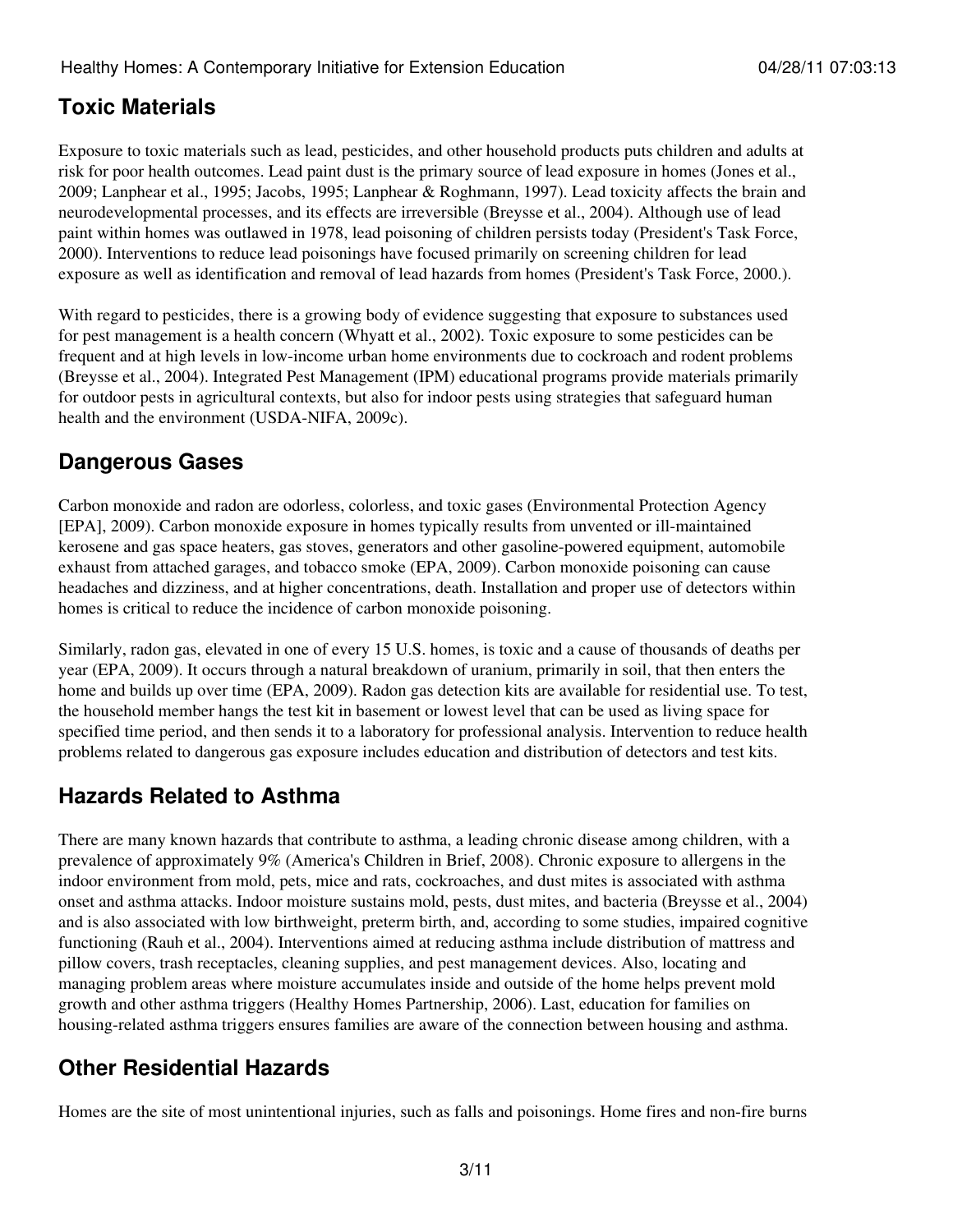raise additional residential concern. These hazards disproportionately impact children and older adults. The focus of intervention efforts to prevent injury has been installation of safety devices such as grab bars, gates, window guards, cabinet locks, and lighting. Interventions have also focused on fixing dangerous structural defects. Additionally, fire departments commonly distribute, install, and check the operation of smoke detectors, because approximately half of home fire deaths occur in homes without smoke alarms (CDC, 2008).

## **Current Engagement of Extension in Healthy Homes**

The intent of the Healthy Homes Initiative and the mission of Extension are compatible. The USDA, through its National Institute of Food and Agriculture (NIFA), supports Extension educational programs within the nation's more than 100 land-grant colleges and universities (USDA, 2009a). An Extension program is located within the land-grant university in each state, in 19 historically Black institutions and 31 tribal colleges, in the District of Columbia, and in six territories (Goddard & Olsen, 2004). Extension professionals address issues with local and statewide significance as they deliver workshops and train-the-trainer programs, create newsletters and media exhibits, make individual contacts, and engage in other activities (Sasser, 2006). Extension professionals provide research-based education for community members with the goal of promoting informed decision-making (Brandt & Raab, 2008). State housing specialists at the university level provide leadership for Extension housing education programs, developing resources based on specific problems and needs. Healthy Homes is one of these program efforts, and the Healthy Homes Partnership supports participating state Extension programs.

## **The Healthy Homes Partnership**

The Healthy Homes Partnership has existed within Extension for 11 years. It was created as an interagency agreement between HUD Office of Healthy Homes and Lead Hazard Reduction Program and USDA in FY1999 to work together on outreach education related to Healthy Homes. The interagency agreement helped to address outreach education, which was part of the Healthy Homes Initiative using Cooperative Extension's network of outreach educators (L. Booth, personal communication, July 5, 2010). Currently, there are 37 state coordinators implementing Healthy Homes programs in the Healthy Homes Partnership. The Healthy Homes Partnership is funded by the HUD through an interagency agreement with USDA-NIFA. Auburn University, as coordinator, facilitates a network of federal agencies, state specialists, and educators to mobilize individual actions to improve health and safety risks in housing throughout the country. Through its network of state coordinators, the Partnership provides individuals and families with information on home health hazards and the steps that can be taken to prevent injury or illness associated with them (USDA, 2009b).

The Healthy Homes Partnership website  $\langle$ www.healthyhomespartnership.net > provides links for currently funded state Extension Healthy Homes programs. University-based Extension programs listed on the Healthy Homes Partnership website were reviewed for this article. While many Extension programs are providing Healthy Homes education, 29 states have websites with identifiable Healthy Homes content. The review revealed varied levels of involvement with Healthy Homes efforts. Extension websites provide information on Healthy Homes topics, targeting both professional and consumer audiences. We found that Extension education in Healthy Homes is often provided through health education in the form of fact sheets, newsletters, Web articles, and website links to outside resources. Some programs categorize this information as Healthy Homes, while most place the information under the categories of Home, Housing, or Environment.

We developed a matrix to categorize the types of Healthy Homes programs found at each of the Extension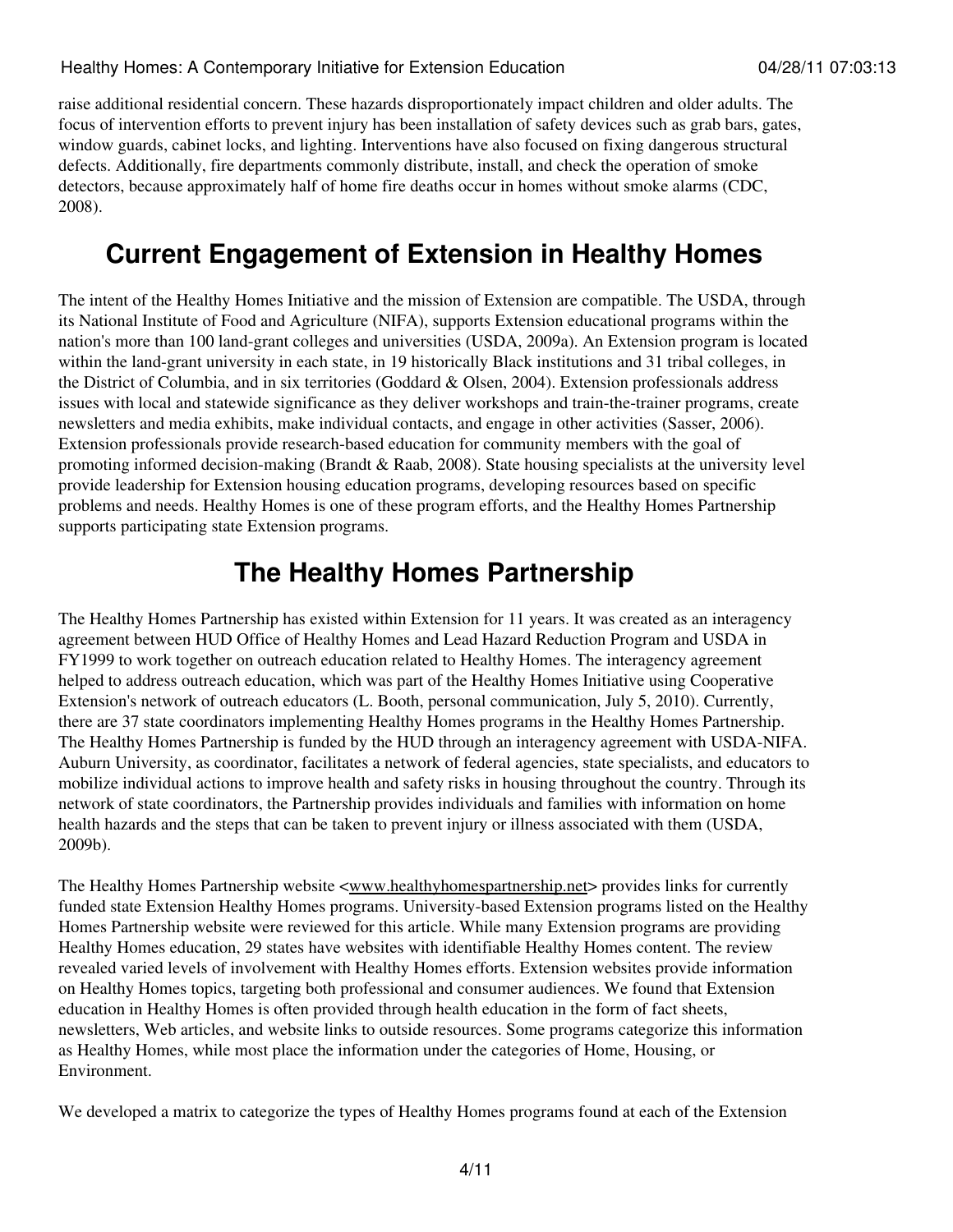websites. Programs were included if they addressed any or all of the four housing issues: (toxic materials, dangerous gases, hazards that cause and contribute to asthma, other safety and health concerns). A selection of programs representing examples from each of the four housing issues is presented in Table 1.

| <b>Housing-Related</b><br><b>Risk Factors</b> | <b>Brief</b><br><b>Description</b>                                                        | <b>Extension Examples Addressing</b><br><b>Housing-Related Risk Factors</b>                                                                                                                                                                                                                                                                                                            |                                                                                                                                                                                                                                                                                                                                                                                                                                              |
|-----------------------------------------------|-------------------------------------------------------------------------------------------|----------------------------------------------------------------------------------------------------------------------------------------------------------------------------------------------------------------------------------------------------------------------------------------------------------------------------------------------------------------------------------------|----------------------------------------------------------------------------------------------------------------------------------------------------------------------------------------------------------------------------------------------------------------------------------------------------------------------------------------------------------------------------------------------------------------------------------------------|
| Toxic materials                               | Includes lead,<br>asbestos,<br>pesticides and<br>household<br>products.                   | University of Illinois<br>Extension developed a<br>retail store pesticide<br>education program to<br>train store employees<br>on topics such as pest<br>identification,<br>integrated pest<br>management (IPM),<br>pesticide safety and<br>toxicity, and<br>emergency spill<br>response (Czapar,<br>Cloyd, Kalnay, &<br>Curry, 2004).                                                  | Michigan State<br><b>University Extension</b><br>(n.d.) developed<br>Home Safe Kids, a<br>curriculum to educate<br>parents about<br>household<br>environmental<br>hazards. Existing<br>programs targeted<br>child care center and<br>school personnel, not<br>parents. The educators<br>anticipate that<br>children in<br>participating families<br>will be exposed to<br>fewer hazards in the<br>home, particularly<br>lead.                |
| Dangerous gases                               | Includes<br>odorless,<br>colorless and<br>toxic gases<br>carbon<br>monoxide and<br>radon. | University of Nevada<br>Cooperative Extension<br>(n.d) distributes<br><b>Educational literature</b><br>and radon test kits to<br>community residents<br>and real estate<br>professionals through<br>county Extension<br>offices. They use their<br>website and the<br>national web-based<br>eXtension.org (2008)<br>network to urge<br>residents to test their<br>homes for radon gas. | University of New<br>Mexico Extension, in<br>collaboration with<br><b>New Mexico State</b><br>University's Southern<br>Area Health<br><b>Education Center</b><br>(SoAHEC) developed<br>a Carbon Monoxide<br>Safety program.<br>Promotoras (volunteer<br>lay community health<br>workers) educate and<br>distribute carbon<br>monoxide alarms and<br>materials in English<br>and Spanish in low<br>income subdivisions<br>along the US-Mexico |

| Table 1.                                                                 |  |
|--------------------------------------------------------------------------|--|
| <b>Select Extension Programs Addressing Housing-Related Risk Factors</b> |  |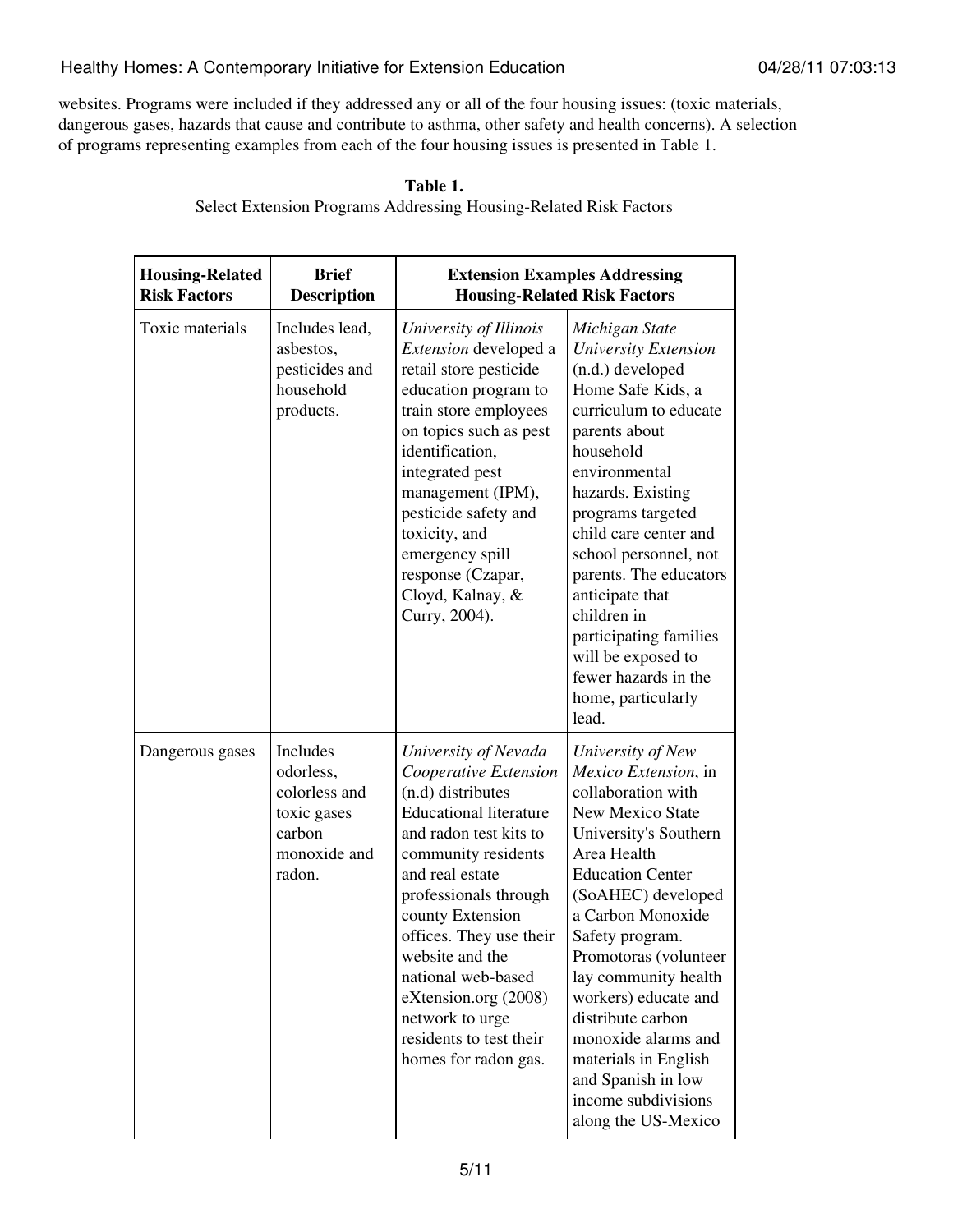|                                    |                                                                                                                                                                                                               |                                                                                                                                                                                                                                                                                                                                                                                                                                                                                             | border (Healthy<br>Homes Partnership,<br>$n.d.$ ).                                                                                                                                                                                                                                                                                                                                                                                       |
|------------------------------------|---------------------------------------------------------------------------------------------------------------------------------------------------------------------------------------------------------------|---------------------------------------------------------------------------------------------------------------------------------------------------------------------------------------------------------------------------------------------------------------------------------------------------------------------------------------------------------------------------------------------------------------------------------------------------------------------------------------------|------------------------------------------------------------------------------------------------------------------------------------------------------------------------------------------------------------------------------------------------------------------------------------------------------------------------------------------------------------------------------------------------------------------------------------------|
| Asthma-related<br>hazards          | Chronic<br>exposure to<br>indoor<br>pollutants such<br>as moisture,<br>allergens, mold,<br>pets and pests,<br>tobacco smoke,<br>and bacteria are<br>associated with<br>asthma onset<br>and asthma<br>attacks. | Louisiana State<br>University Extension<br>developed a model<br>home called LaHouse,<br>with an online training<br>center to assist<br>builders with best<br>practices specific to<br>hurricanes and floods,<br>and other educational<br>programs for<br>contractors with<br>built-in CEU credits<br>on lead and mold<br>prevention (Louisiana<br><b>State University</b><br>Agriculture Center,<br>$n.d.$ ).                                                                               | Alabama Cooperative<br>Extension (2002)<br>developed an Asthma<br><b>Education Initiative in</b><br>partnership with<br>Auburn University's<br>Harrison School of<br>Pharmacy. The<br>collaboration resulted<br>in four public service<br>announcements for<br>radio and television,<br>power point<br>presentations, and a<br>kickoff event,<br>"Alabama Asthma<br>Day".                                                                |
| Other<br>safety/health<br>concerns | Other concerns<br>include<br>residential<br>hazards such as<br>fire, burns, and<br>unintentional<br>injuries such as<br>falls or<br>poisonings.                                                               | University of<br>Tennessee Extension<br>(n.d) partners with<br>regional poison<br>centers to deliver Be<br>Poison Safe<br>Tennessee, targeting<br>hard-to-reach<br>geographic areas.<br>Extension incorporates<br>poison-related<br>questions in program<br>impact surveys. In<br>turn, poison centers<br>promote Extension<br>services and provide<br>resources and<br>technical expertise to<br>Extension<br>professionals<br>(J.Darwin, personal<br>communication,<br>January 15, 2009). | University of<br><b>Wisconsin Extension</b><br>(2006) developed an<br>online interactive<br>program to assess<br>daily living habits<br>with steps that can be<br>taken to reduce<br>hazards within the<br>home. The<br>Home*A*Syst tool<br>provides families an<br>opportunity to<br>investigate and<br>establish an action<br>plan to address issues<br>such as indoor air,<br>drinking water, and<br>hazardous household<br>products. |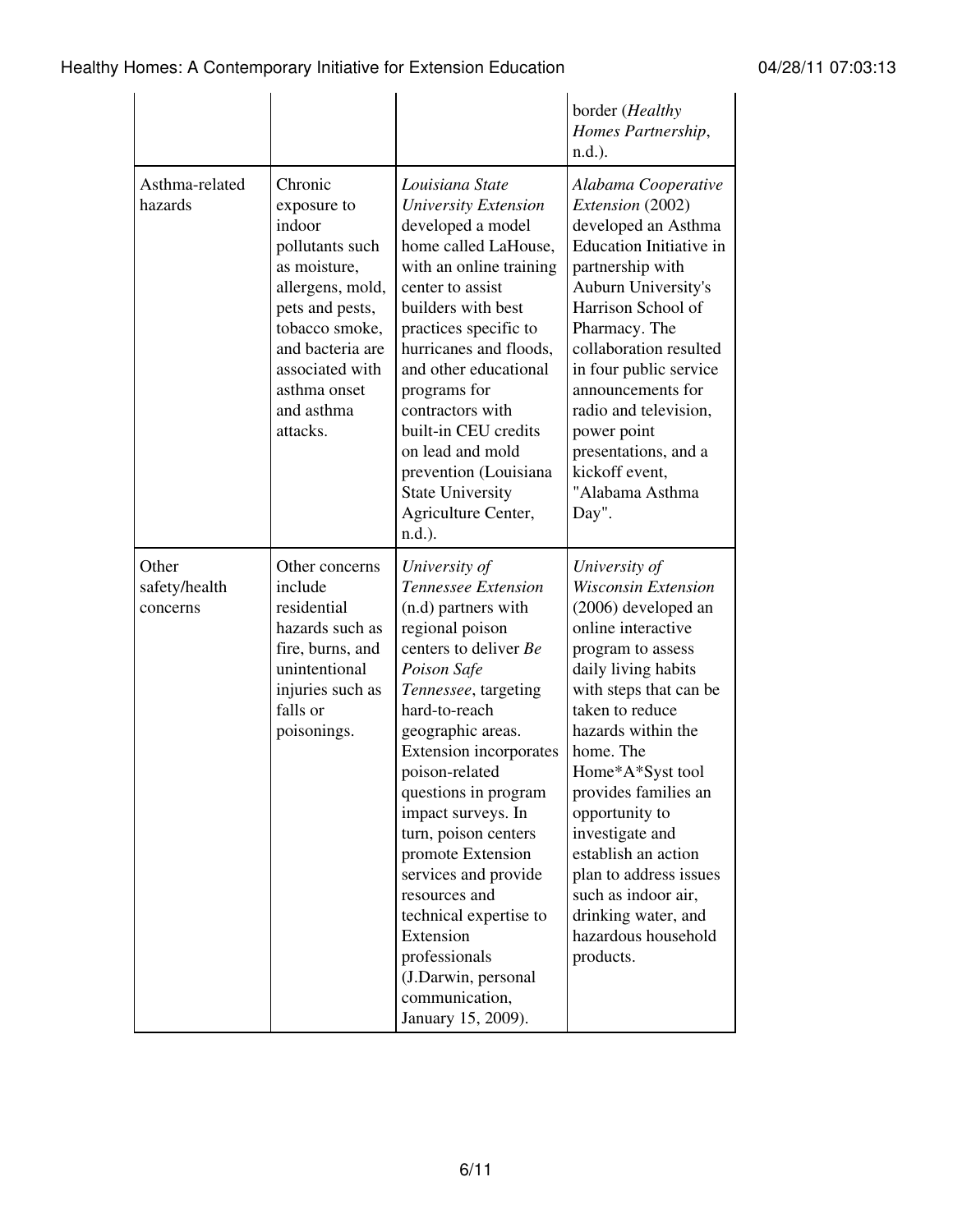## **Opportunities for Extension Collaboration**

Partnerships and collaborations between Extension and public health entities allow for an expanded audience for Healthy Homes programs. Extension has partnered with federal, state, and county governments; universities; and community organizations. University of Maryland Extension has partnered with the university's Office of Sustainability to use videoconferencing technology, so that Extension field faculty around the state can participate in its speaker series and pass information to their clientele on issues such as home energy conservation, LEED certification, and interdisciplinary approaches to sustainability. Similarly, at Pennsylvania State University and Boston University, Extension professionals partner with Entomology faculty to implement urban IPM programs in schools and community housing.

Extension programs, with their decades of expertise in outreach and education, have a vital role to play in promoting Healthy Homes with their clientele. While Healthy Homes topic areas addressed by Extension programs vary by state, many state Extension programs have taken a broad approach to Healthy Homes programming, becoming training partners with the nonprofit organization National Center for Healthy Housing, whose training center works to build the capacity of public health and housing practitioners to identify housing-related health hazards and promote practical and cost-effective methods for making homes healthier (National Center for Healthy Housing, n.d.).

In addition, Extension professionals have access to *Help Yourself to a Healthy Home*, a 56-page self-help guide providing families information on safe and healthy homes developed out of the USDA-NIFA/HUD partnership for distribution to clientele (Healthy Homes Partnership, 2006). This booklet is available in seven languages (soon to be eight) as well as in a version targeting the American Indian population. A DVD with accompanying guidebook developed by USDA-NIFA/HUD and Cornell University, *Healthy Homes: Assessing Your Indoor Environment*, also provides helpful tips and recommendations for Extension professionals to teach families to protect themselves from indoor health hazards (Laquatra & Julian, 2007). As budgets permit, some Extension programs are able to provide supplies to their audiences to aid in implementation of prevention and remediation strategies.

Many local and state health departments are making a transition from childhood lead poisoning prevention programs to comprehensive offices of Healthy Homes. The Baltimore City, New York City, Houston, and Indianapolis Health Departments are among several jurisdictions successfully making this transition. The educational component of a Healthy Homes inspection and home visit are noted by staff and clientele to be essential for successful remediation of problems in the home (Maring, Singer, & Shenassa, 2010). In addition, Healthy Homes initiatives may be provided by the state departments of housing, health, environment, energy, or emergency services. These may be areas of exploration for Extension programs interested in reaching more families with Healthy Homes messages.

## **Implications**

The Healthy Homes Initiative has multidisciplinary significance within the Extension System and to universities with schools of public health, urban planning, architecture, and programs related to sustainability. This article provides context for Healthy Homes for Extension professionals, to demonstrate current Healthy Homes initiatives within Extension, and to suggest opportunities for collaboration. Decreasing exposure to toxic material, dangerous gases, asthma triggers, and other residential hazards should have measurable outcomes at the individual, family, and community levels.

Currently, data from the Healthy Homes Partnership have been difficult to capture. Extension programs can apply for the funds to meet diverse needs, and it is therefore challenging to aggregate evaluation data that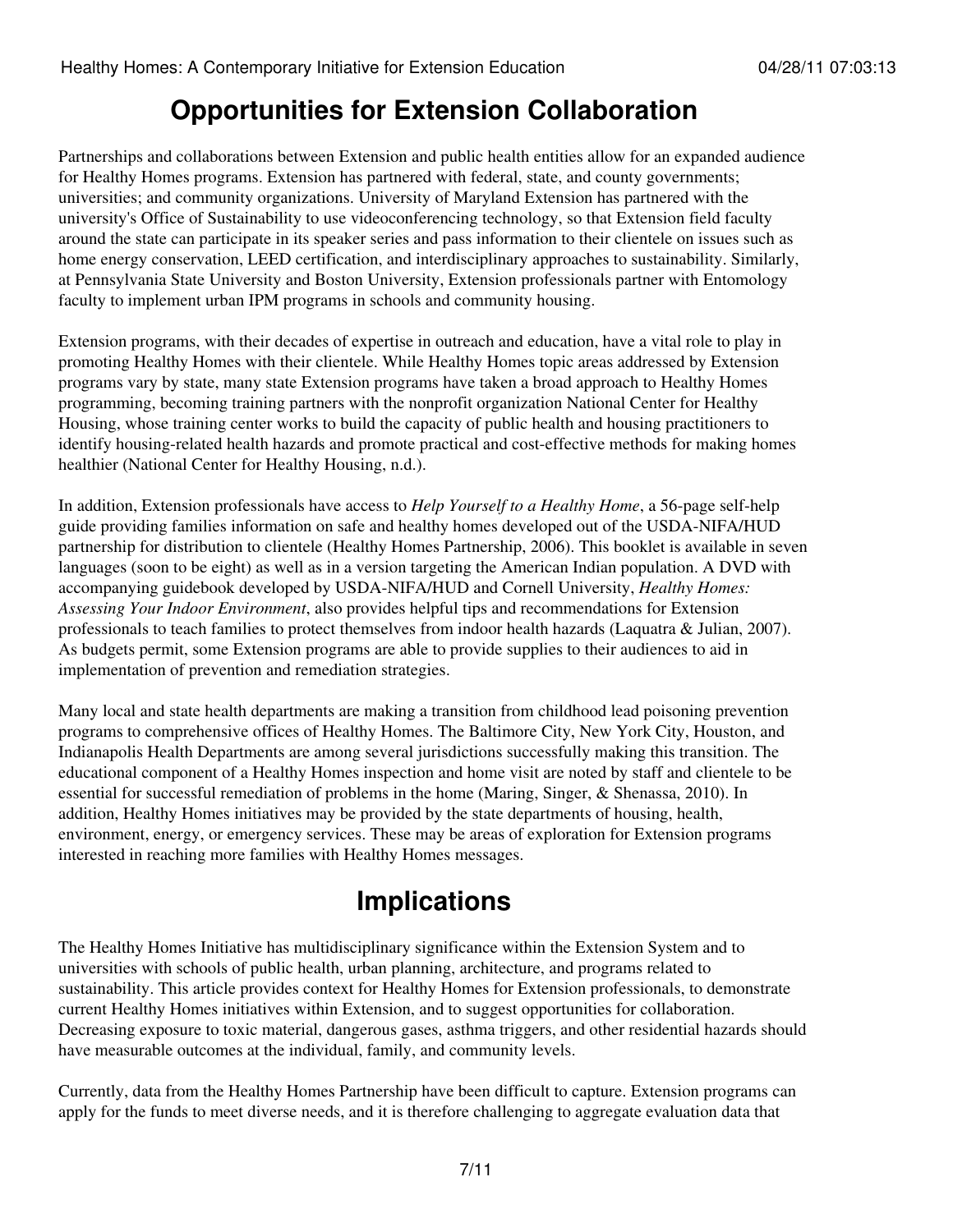adequately represents the impacts of Healthy Homes programs (L. Booth, personal communication, July 5, 2010). We suggest that researchers continue exploring the relationship between poor health outcomes and academic and behavior problems in children, lost work and school days, emergency room and doctor visits, and family stress. Further, we recommend that both qualitative and quantitative research methods be employed to answer these critical questions. Education through Extension and its collaborators should innovate curricula, training, and educational material that respond to the need for Healthy Homes. The four housing-related risk factors delineated in this article can be used to develop, adapt, and evaluate Healthy Homes initiatives in each state.

Healthy People 2020, the nation's health agenda, proposes objectives in areas associated with Healthy Homes (Healthy People 2020, 2009). While housing continues to impact community health, Healthy Homes is an initiative that will complement other housing foci within Extension, enable partnerships across many disciplines, and increase the relevance of Extension education to address 21st century problems for families.

#### **Acknowledgements**

The authors wish to acknowledge Dr. Bonnie Braun, Dr. Joseph Wysocki, Dr. Stephanie Grutzmacher, and Ms. Laura Booth for their time and expertise in reviewing drafts of this article. We would also like to thank Dr. Bobbi Clarke and Ms. Josephine Darwin for reviewing the Be Poison Safe Tennessee paragraph.

### **References**

Alabama Cooperative Extension System (2002). Retrieved from <http://www.aces.edu/department/family/asthma//pubs.php>

Alliance for Healthy Homes. (n.d.) Retrieved from [http://www.afhh.org/aa/aa\\_hh\\_policy\\_federal\\_funding\\_hhi\\_campaign.htm](http://www.afhh.org/aa/aa_hh_policy_federal_funding_hhi_campaign.htm)

America's Children in Brief (2008). Key National Indicators of Well-Being. Retrieved from <http://www.childstats.gov/americaschildren/health.asp>

Brandt, J. D., & Raab, C. (2008). See the future: Extension's role in vision education for older adults in the community. *The Forum for Family and Consumer Issues*, *13*(2). Retrieved from <http://ncsu.edu/ffci/publications/2008/v13-n2-2008-summer-fall/index-v13-n2-summer-2008.php>

Breysse, P., Farr, N., Galke, W., Lanphear, B., Morley, R., & Bergofsky, L. (2004). The relationship between housing and health: Children at risk. *Environmental Health Perspectives*, *112* (*15*), 1583-1588.

Center for Disease Control and Prevention (2009). *Healthy homes*. Retrieved from <http://www.cdc.gov/healthyhomes/>

Center for Disease Control and Prevention (2008). *Fire death and injuries*: Fact sheet. Retrieved from <http://www.cdc.gov/ncipc/factsheets/fire.htm>

Czapar, G. F., Cloyd, R. A., Kalnay, P. A., & Curry, M. P. (2004). Development of educational programs for retail stores that sell pesticides. *Journal of Extension* [On-line], 42(4) Article 4IAW6. Available at: <http://www.joe.org/joe/2004august/iw6.php>

eXtension.org (2008). *Begin 2009 by testing your home for radon*. Retrieved from [https://www.extension.org/pages/Begin\\_2009\\_by\\_Testing\\_Your\\_Home\\_for\\_Radon](https://www.extension.org/pages/Begin_2009_by_Testing_Your_Home_for_Radon)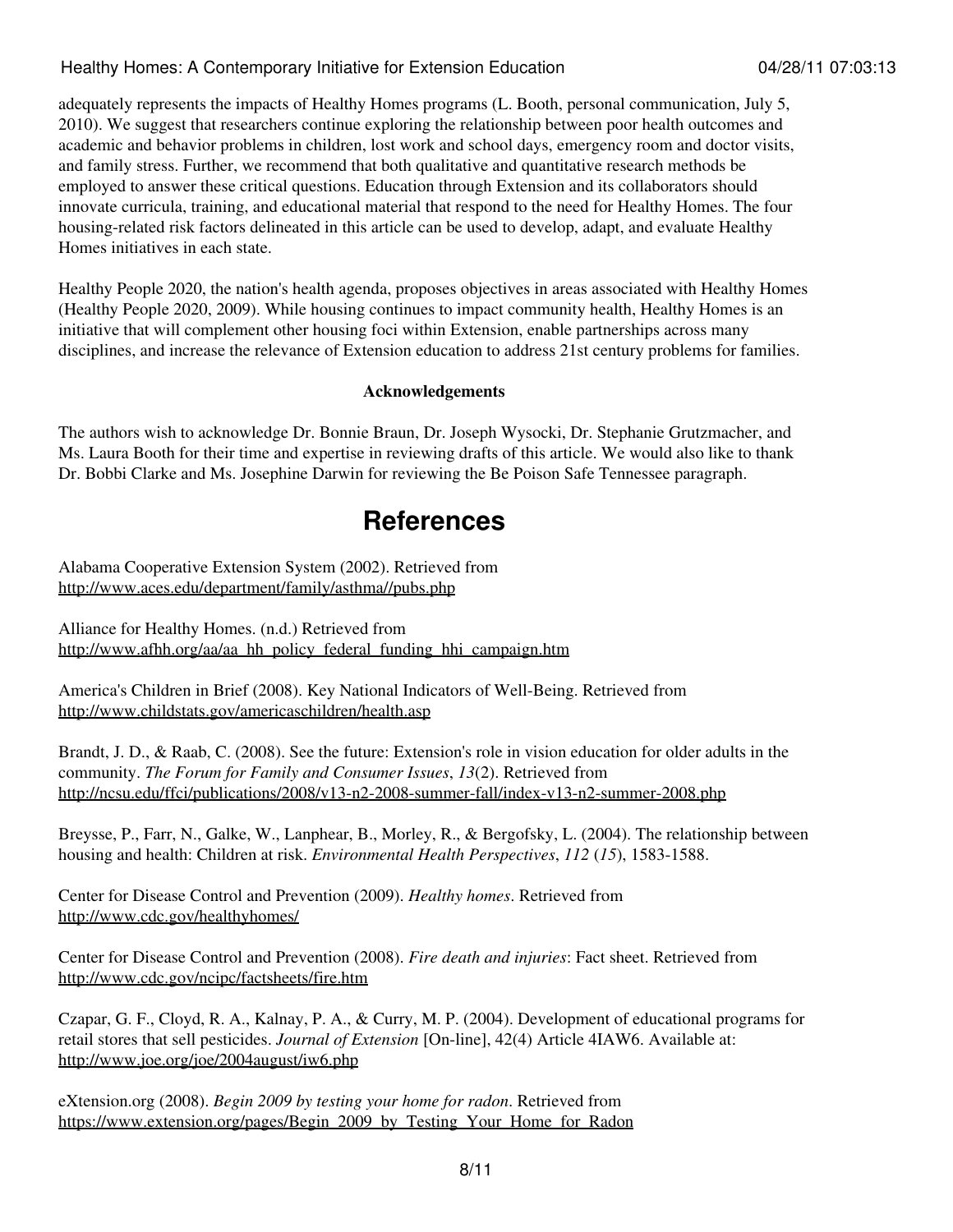Environmental Protection Agency. (2009). *A citizen's guide to radon*. Retrieved from <http://www.epa.gov/radon/pubs/citguide.html#overview>

Goddard, H. W., & Olsen, C. S. (2004). Cooperative Extension initiatives in marriage and couples education. *Family Relations*, 53, 433-439.

Healthy Homes Partnership. (2006). *Help yourself to a healthy Home*. Retrieved from <http://www.healthyhomespartnership.net/resources.html>

Healthy Homes Partnership (n.d.). Retrieved from <http://www.healthyhomespartnership.net/hhpickact.cfm?state=NM>

Healthy People 2010. (2000). *Environmental health*. Retrieved from <http://www.healthypeople.gov/document/html/volume1/08environmental.htm>

Healthy People 2020. (2009). Proposed Healthy People 2020 objectives â List for public comment. Retrieved from<http://www.healthypeople.gov/hp2020/objectives/topicareas.aspx>

Jacobs D. E. (1995).Lead paint as a major source of childhood lead poisoning: A review of the evidence. In M.E. Beard & S.D. Allen Iske (Eds.) *Lead in paint, soil and dust: Health risks, exposure studies, control measures and quality assurance*. Philadelphia: American Society for Testing and Materials.

Jacobs, D. E., Kelly, T., & Sobolewski, J. (2007). Linking public health, housing, and indoor environmental policy: successes and challenges at local and federal agencies in the United States. *Environmental Health Perspectives*, *115*(*6*), 976-982.

Jones, R. L., Homa, D. M., Meyer, P. A., Brody, D. J., Caldwell, K. L, Pirkle, J. L., et al. (2009). Trends in blood lead levels and blood lead testing among US children aged 1 to 5 years, 1988-2004. *Pediatrics*, *123*(*3*), e376-e385.

Lanphear, B. P., Emond, M., Jacobs, D. E., Weitzman, M., Tanner, M., Winter, N., et al. (1995). A side by side comparison of dust collection methods for sampling lead-contaminated house dust. *Environmental Research*, *68*, 114-123.

Lanphear, B. P., & Roghmann, K.J. (1997). Pathways of lead exposure in urban children. *Environmental Research*, *74*(1), 67-73.

Lanphear, B. P., Kahn, R. S., Berger, O., Auinger, P., Bortnick, S. M., & Nahhas, R. W. (2001). Contributions of residential exposures to asthma in U.S. children and adolescents. *Journal of Pediatrics*, 107(6), e98.

Laquatra, J. L., & Julian, C. (2007). *Healthy Homes: Assessing Your Indoor Environment*. Retrieved from <https://sites.aces.edu/group/healthyhomes/resources/default.aspx>

Louisiana State University Agricultural Center, (n.d.). Retrieved from [http://www.lsuagcenter.com/en/family\\_home/home/la\\_house](http://www.lsuagcenter.com/en/family_home/home/la_house)

Maring, E. F., Singer, B. J., & Shenassa, E. (2010). Making the transition from lead poisoning prevention to healthy homes: A qualitative study. *Journal of Public Health Management and Practice*, *16*(*5*) (*Suppl*), S53-S60.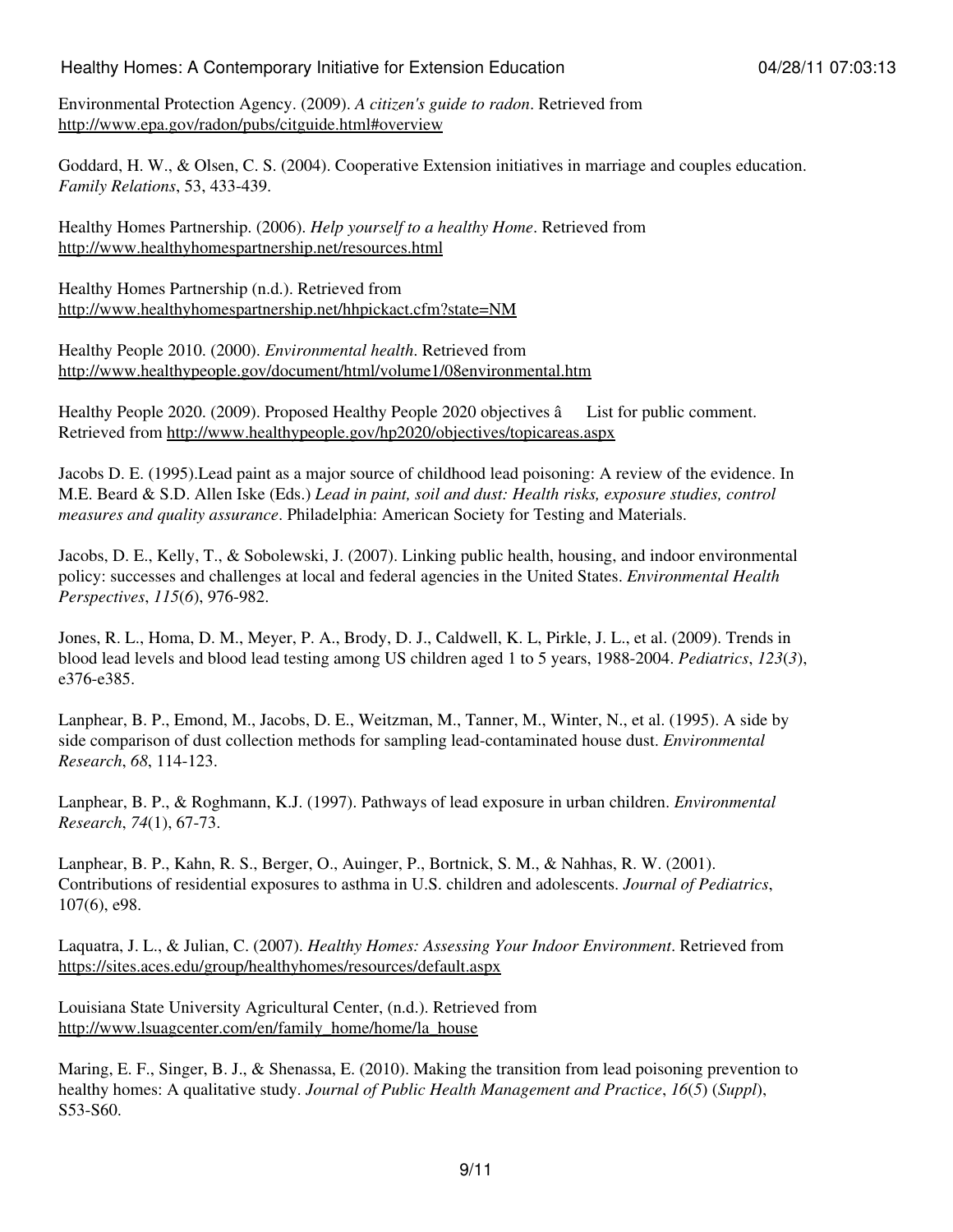Michigan State University Extension (n.d.). *Home safe kids*. Retrieved from <http://www.fcs.msue.msu.edu/homesafekids/>

National Center for Healthy Housing (n.d.). About the National Healthy Homes Training Center and Network. Retrieved from [http://www.healthyhomestraining.org/About\\_HHTC.htm](http://www.healthyhomestraining.org/About_HHTC.htm)

Parrott, K., Krishnaswamy, A., Burkett, S. (1996). Securing your future: Housing education for low-income audiences. *Journal of Extension* [On-line], 34 (5). Available at: <http://www.joe.org/joe/1996october/a2.html>

President's Task Force on Environmental Health Risks and Safety Risks to Children. (2000). *Eliminating childhood lead poisoning: A Federal strategy targeting lead paint hazards*. Retrieved from: <http://www.cdc.gov/nceh/lead/about/fedstrategy2000.pdf>

Rauh, V. A., et al. (2004). Developmental effects of exposure to environmental tobacco smoke and material hardship among inner-city children. *Neurotoxicology and Teratology*, *26*, 373-385.

Robert Wood Johnson Foundation (2008). Where we live matters for our health: The links between housing and health. *Issue Brief 2: Housing and Health.* Retrieved from [http://www.rwjf.org/files/research/commissionhousing102008.pdf](http://www.rwjf.org/files/research/commissionhousing102008.pdf )

Sasser, D. D. (2006). The Cooperative Extension Service System: Response and educational resource in the field of stress and families. *Stress, Trauma, and Crisis*, 9, 247-262.

Tremblay, K. R., Sweaney, A. L., & Walls, E. (1986). Targeting housing information programs. *Journal of Extension* [On-line], 24(1). Available at: <http://www.joe.org/joe/1986spring/iw2.php>

University of Nevada Extension (n.d.). Nevada radon education program. Retrieved from <http://www.unce.unr.edu/radon/>

United States Department of Agriculture. (2009a). *National Institute of Food and Agriculture, About us*. Retrieved from<http://www.nifa.usda.gov/about/background.html>

United States Department of Agriculture. (2009b). *Healthy Homes Initiative*. Retrieved from [http://www.nifa.usda.gov/nea/family/in\\_focus/housing\\_if\\_healthyhomes.html](http://www.nifa.usda.gov/nea/family/in_focus/housing_if_healthyhomes.html)

United States Department of Agriculture. (2009c). *National Institute of Food and Agriculture Integrated Pest Management Implementation*. Retrieved from <http://www.nifa.usda.gov/integratedpestmanagement.cfm>

University of Tennessee Extension, (n.d). *Be poison safe Tennessee*. Retrieved from <http://fcs.tennessee.edu/healthsafety/poisonSafe.htm>

University of Wisconsin Extension. (2006). *Help yourself to a healthy home*. Retrieved from <http://www.uwex.edu/healthyhome/tool/>

Whyatt, R. M. et al. (2002). Residential pesticide use during pregnancy among a cohort of urban minority women. *Environmental Health Perspectives*, 110, 507â 514.

Williams, S., Braun, B., & Lauener, N. L. (1981). *Energy education for limited income families: The Choctaw project*. Stillwater, OK: Cooperative Extension Service, Oklahoma State University.